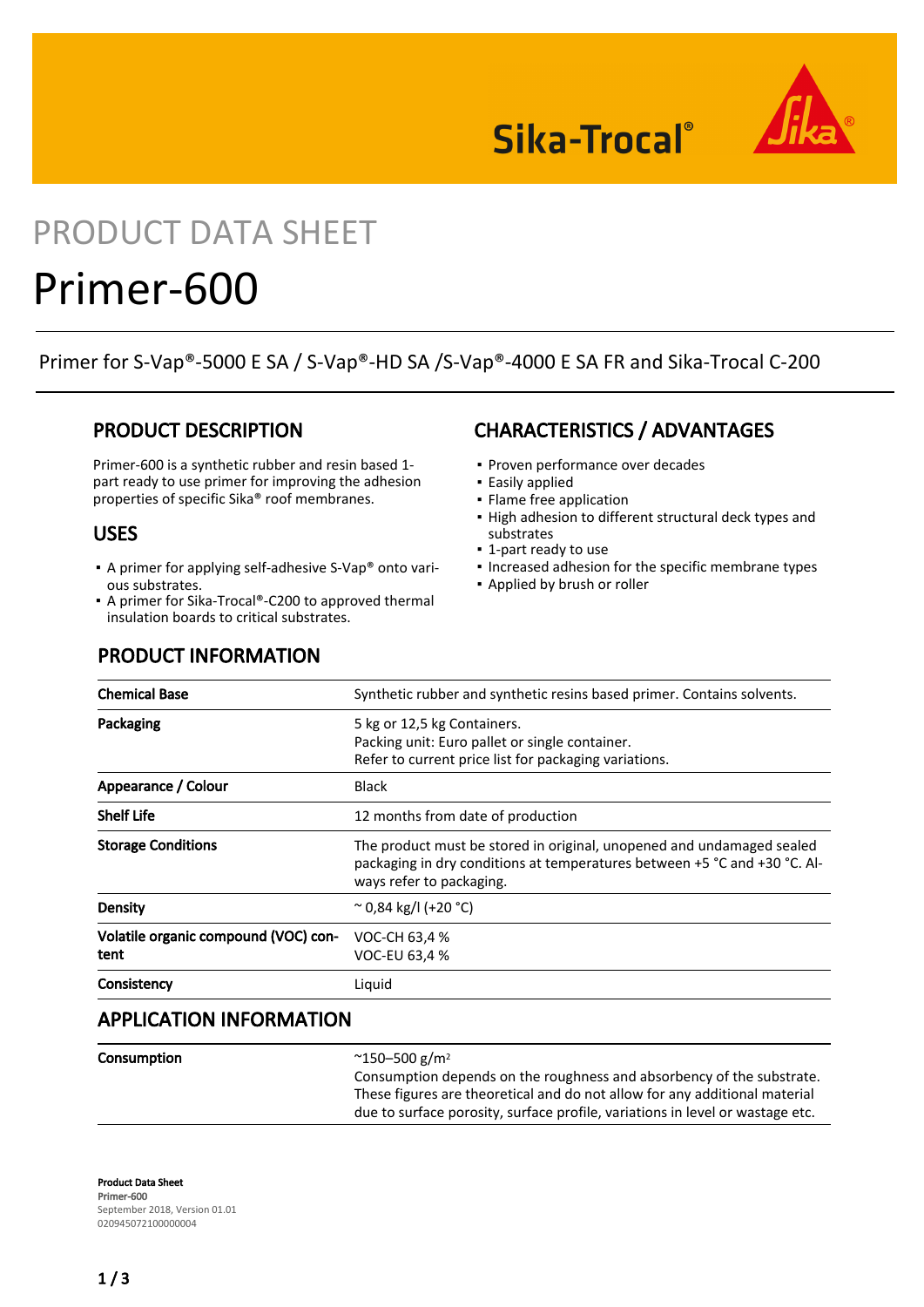| <b>Ambient Air Temperature</b>    | $+5$ °C min                                                                                                                   |
|-----------------------------------|-------------------------------------------------------------------------------------------------------------------------------|
| <b>Substrate Temperature</b>      | $+5$ °C min                                                                                                                   |
| <b>Setting Time</b>               | Final properties are achieved after $\sim$ 1 week, depending on temperature<br>and humidity.                                  |
| <b>Tack Free Time</b>             | $~\sim$ 30 minutes<br>Depending on environmental conditions, characteristics of the substrate<br>and amount of primer applied |
| <b>Waiting Time / Overcoating</b> | $~\sim$ 30 minutes<br>Depending on environmental conditions, characteristics of the substrate<br>and amount of primer applied |

## APPLICATION INSTRUCTIONS

#### SUBSTRATE QUALITY

The substrate surface/supporting layer must be of sufficient structural adequacy to apply the new roof membrane and all layers of the roof build-up including wind uplift.

The substrate can be one of the following materials: Concrete, lightweight concrete, screed, brick, plaster, Oriented Strand Boards (OSB), plywood panels, timber boards, metal decking.

#### SUBSTRATE PREPARATION

The substrate must be uniform, firm, solvent resistant, smooth and free of any sharp protrusion or burrs, clean, dry, free of grease, bitumen, oil, paint coatings and dust. If heavily contaminated or oiled, sheet metal decking must be cleaned with cleaner before applying the primer.

#### MIXING

1-part ready to use and must not be thinned or mixed with other products. Before use, stir product thoroughly.

#### APPLICATION

Application must be during dry weather at temperatures above +5 °C.

Apply a uniform, thin coat of Primer-600 to the substrate by brush or roller. Allow primer to dry tack free. Apply roofing membrane on the same day. Absorbent substrates may require two coats. Allow sufficient overcoating time for 2<sup>nd</sup> coat.

#### CLEANING OF TOOLS

Clean all tools and application equipment with water immediately after use. Hardened material can only be mechanically removed.

## LIMITATIONS

- Do not apply to wet, damp or unclean surfaces.
- Do not use on the following substrates: Synthetic membranes e.g. PVC, FPO.
- Do not use on EPS/XPS thermal insulation boards.
- Do not use on existing coated surfaces.

## VALUE BASE

All technical data stated in this Data Sheet are based on laboratory tests. Actual measured data may vary due to circumstances beyond our control.

## LOCAL RESTRICTIONS

Note that as a result of specific local regulations the declared data and recommended uses for this product may vary from country to country. Consult the local Product Data Sheet for exact product data and uses.

## ECOLOGY, HEALTH AND SAFETY

User must read the most recent corresponding Safety Data Sheets (SDS) before using any products. The SDS provides information and advice on the safe handling, storage and disposal of chemical products and contains physical, ecological, toxicological and other safety-related data.

## LEGAL NOTES

The information, and, in particular, the recommendations relating to the application and end-use of Sika products, are given in good faith based on Sika's current knowledge and experience of the products when properly stored, handled and applied under normal conditions in accordance with Sika's recommendations. In practice, the differences in materials, substrates and actual site conditions are such that no warranty in respect of merchantability or of fitness for a particular purpose, nor any liability arising out of any legal relationship whatsoever, can be inferred either from this information, or from any written recommendations, or from any other advice offered. The user of the product must test the product's suitability for the intended application and purpose. Sika reserves the right to change the properties of its products. The proprietary rights of third parties must

Product Data Sheet Primer-600 September 2018, Version 01.01 020945072100000004



Sika-Trocal®